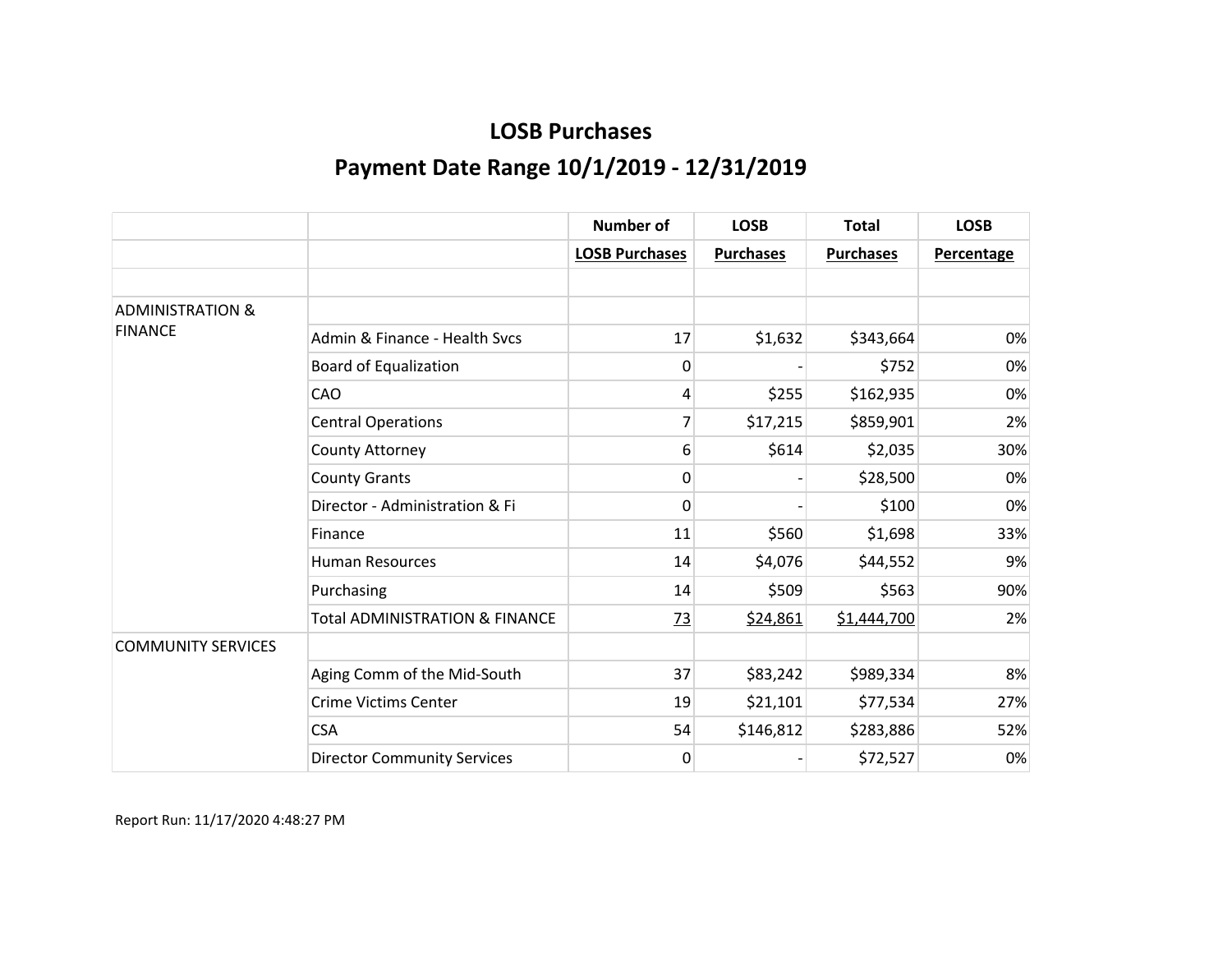| <b>COMMUNITY SERVICES</b> | <b>Pretrial Services</b>             | 5              | \$6,443   | \$245,011   | 3%  |
|---------------------------|--------------------------------------|----------------|-----------|-------------|-----|
|                           | <b>Total COMMUNITY SERVICES</b>      | 115            | \$257,599 | \$1,668,290 | 15% |
| <b>CORRECTIONS</b>        |                                      |                |           |             |     |
|                           | <b>Correction Center Facility</b>    | 4              | \$385     | \$35,915    | 1%  |
|                           | <b>Corrections Administration</b>    | 213            | \$133,220 | \$3,790,465 | 4%  |
|                           | <b>Total CORRECTIONS</b>             | 217            | \$133,605 | \$3,826,380 | 3%  |
| <b>EMPLOYEE BENEFITS</b>  |                                      |                |           |             |     |
|                           | Employee Health Insurance            | 0              |           | \$31,547    | 0%  |
|                           | <b>Total EMPLOYEE BENEFITS</b>       | $\overline{0}$ |           | \$31,547    | 0%  |
| <b>HEALTH SERVICES</b>    |                                      |                |           |             |     |
|                           | Admin & Finance - Health Svcs        | 38             | \$7,053   | \$43,672    | 16% |
|                           | <b>Community Health</b>              | 118            | \$37,293  | \$299,202   | 12% |
|                           | <b>Environmental Health Services</b> | 78             | \$9,964   | \$52,590    | 19% |
|                           | <b>Forensic Services</b>             | 7              | \$2,100   | \$685,815   | 0%  |
|                           | Health Planning & Promotion          | 25             | \$19,017  | \$25,485    | 75% |
|                           | <b>Inmate Medical Care</b>           | 7              | \$4,480   | \$3,362,120 | 0%  |
|                           | <b>Public Health Safety</b>          | 31             | \$17,268  | \$277,798   | 6%  |
|                           | Ryan White                           | 33             | \$42,112  | \$1,230,249 | 3%  |
|                           | <b>Total HEALTH SERVICES</b>         | 337            | \$139,287 | \$5,976,931 | 2%  |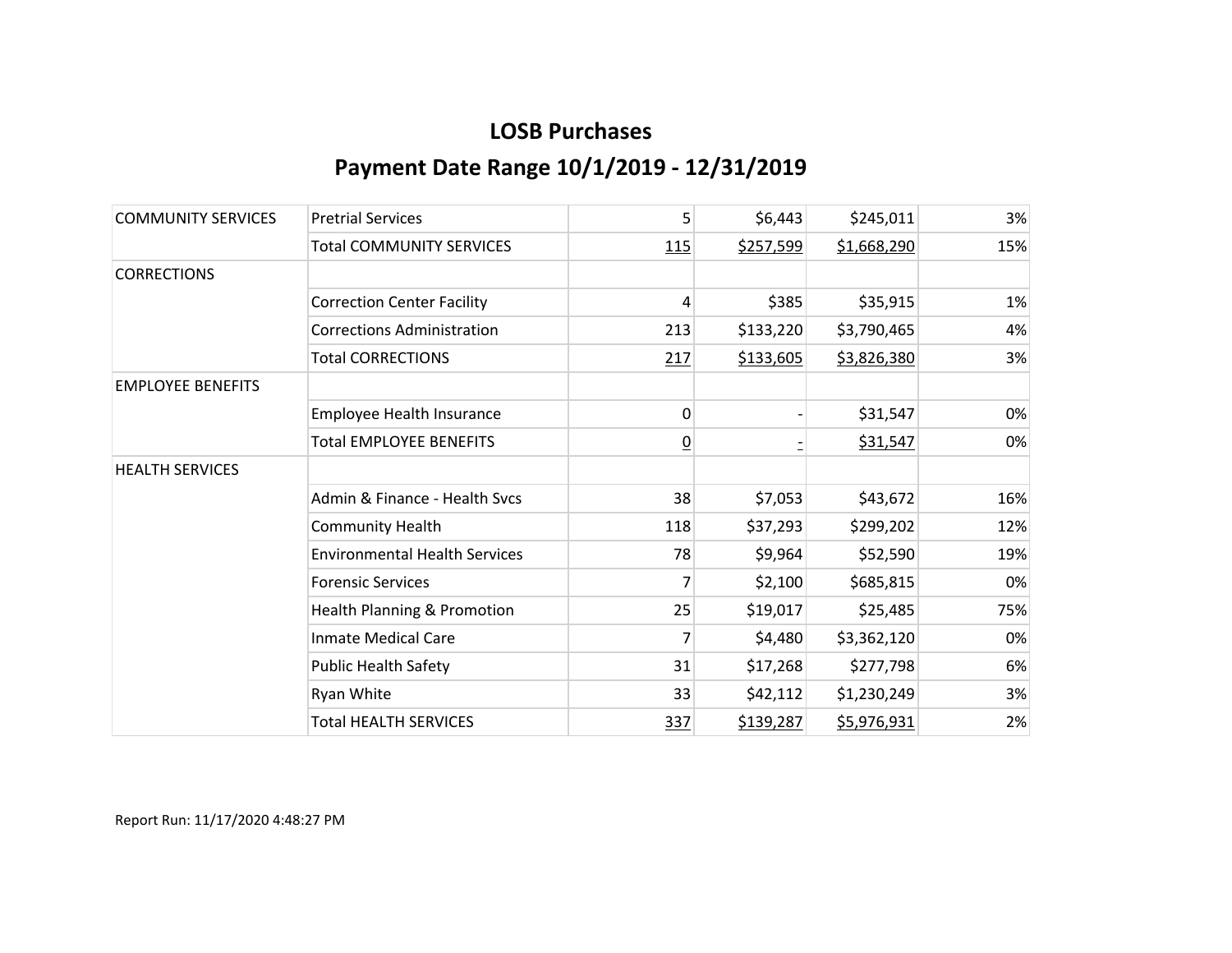| <b>INFORMATION</b>        |                                                       |     |           |           |     |
|---------------------------|-------------------------------------------------------|-----|-----------|-----------|-----|
| <b>TECHNOLOGY SERVICE</b> | <b>IT Internal Services</b>                           | 30  | \$83,967  | \$121,258 | 69% |
|                           | IT Operations                                         | 51  | \$117,396 | \$398,344 | 29% |
|                           | <b>Total INFORMATION TECHNOLOGY</b><br><b>SERVICE</b> | 81  | \$201,363 | \$519,602 | 39% |
| <b>JAIL DIVISION</b>      |                                                       |     |           |           |     |
|                           | Jail Administration                                   | 29  | \$30,056  | \$72,676  | 41% |
|                           | Jail Programs                                         | 70  | \$78,337  | \$566,359 | 14% |
|                           | Jail Security                                         | 42  | \$58,390  | \$310,228 | 19% |
|                           | <b>Total JAIL DIVISION</b>                            | 141 | \$166,784 | \$949,262 | 18% |
| <b>JUDICIAL</b>           |                                                       |     |           |           |     |
|                           | <b>Attorney General</b>                               | 0   |           | \$31,604  | 0%  |
|                           | <b>Chancery Court</b>                                 | 0   |           | \$63,410  | 0%  |
|                           | <b>Circuit Court</b>                                  | 30  | \$3,388   | \$71,655  | 5%  |
|                           | <b>Criminal Court</b>                                 | 39  | \$11,259  | \$28,454  | 40% |
|                           | <b>General Sessions Court</b>                         | 42  | \$48,182  | \$425,734 | 11% |
|                           | <b>Jury Commission</b>                                | 3   | \$607     | \$24,899  | 2%  |
|                           | Juvenile Court Clerk                                  | 7   | \$1,615   | \$12,803  | 13% |
|                           | Juvenile Court Judge                                  | 52  | \$9,794   | \$140,693 | 7%  |
|                           | <b>Probate Court</b>                                  | 3   | \$278     | \$1,153   | 24% |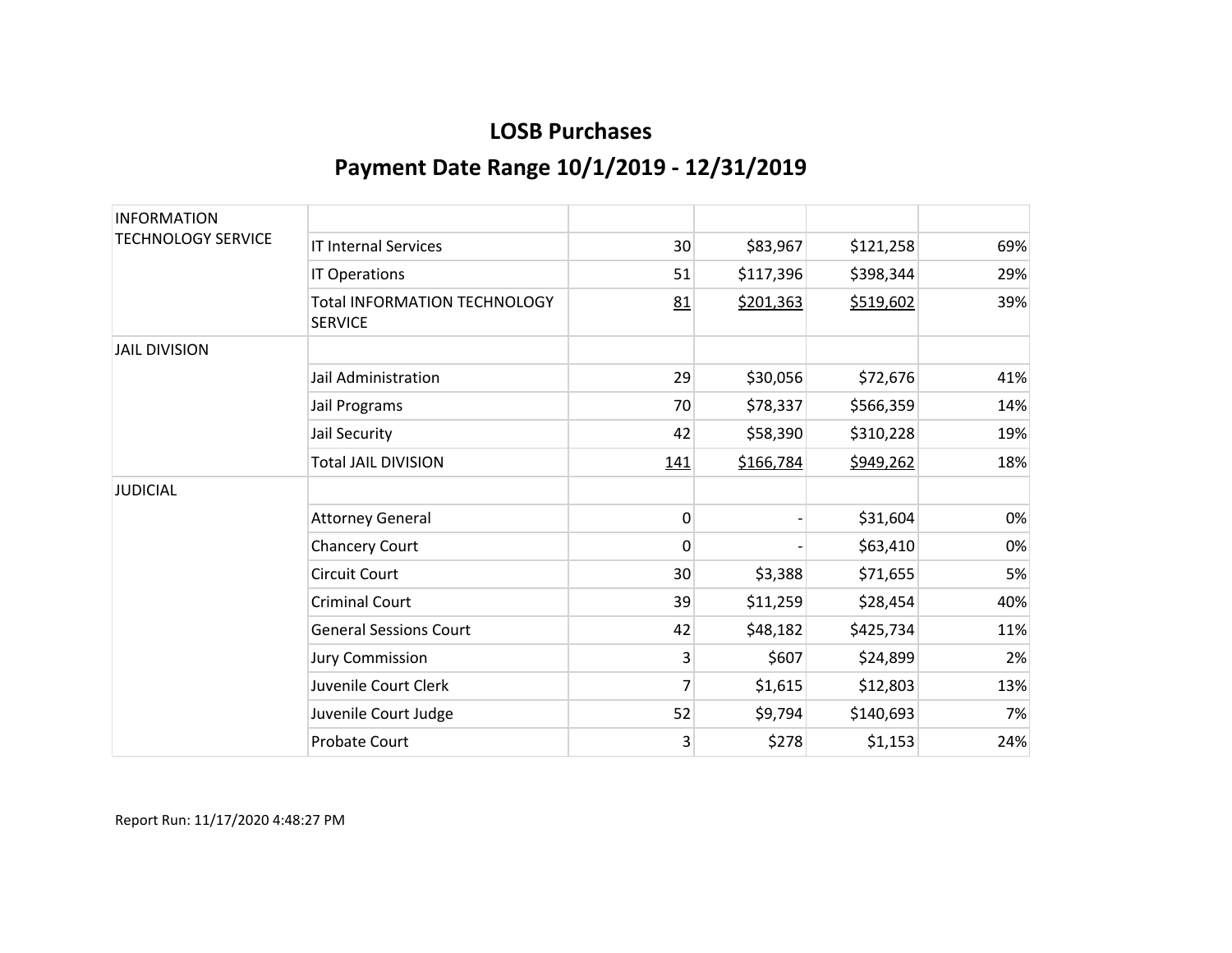| <b>JUDICIAL</b>                                 | <b>Public Defender</b>                                | 57             | \$2,630   | \$19,116    | 14%  |
|-------------------------------------------------|-------------------------------------------------------|----------------|-----------|-------------|------|
|                                                 | <b>Total JUDICIAL</b>                                 | 233            | \$77,753  | \$819,521   | 9%   |
| LAW ENFORCEMENT                                 |                                                       |                |           |             |      |
|                                                 | <b>Chief Deputy</b>                                   | 4              | \$2,333   | \$3,282     | 71%  |
|                                                 | Courts                                                | 5              | \$628,684 | \$631,680   | 100% |
|                                                 | <b>Detectives</b>                                     | 0              |           | \$16,566    | 0%   |
|                                                 | Fugitive                                              | 1              | \$261     | \$19,294    | 1%   |
|                                                 | <b>Special Operations</b>                             | 3              | \$2,287   | \$620,609   | 0%   |
|                                                 | <b>Training</b>                                       | 8              | \$7,803   | \$14,707    | 53%  |
|                                                 | <b>Uniform Patrol</b>                                 | 7              | \$20,357  | \$55,648    | 37%  |
|                                                 | <b>Total LAW ENFORCEMENT</b>                          | 28             | \$661,723 | \$1,361,785 | 49%  |
| <b>MISCELLANEOUS</b><br><b>INTERNAL SERVICE</b> |                                                       |                |           |             |      |
|                                                 | Admin & Finance - Health Svcs                         | 0              |           | \$2,497     | 0%   |
|                                                 | <b>Total MISCELLANEOUS INTERNAL</b><br><b>SERVICE</b> | $\overline{0}$ |           | \$2,497     | 0%   |
| OTHER ELECTED OFFICIALS                         |                                                       |                |           |             |      |
|                                                 | Assessor                                              | 31             | \$5,749   | \$484,143   | 1%   |
|                                                 | County Clerk                                          | 16             | \$11,203  | \$52,546    | 21%  |
|                                                 | <b>Election Commission</b>                            | 12             | \$6,364   | \$80,523    | 8%   |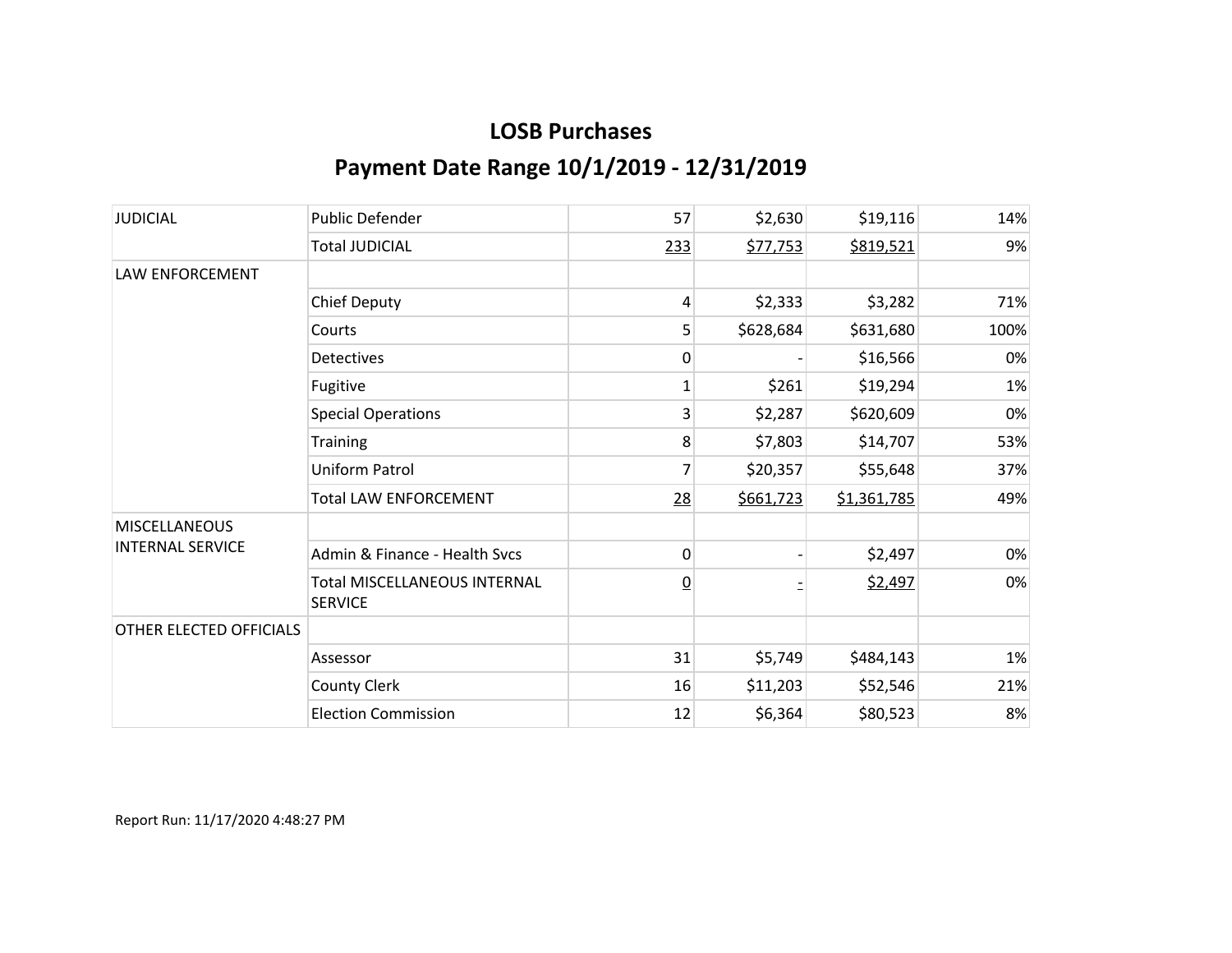|                       | OTHER ELECTED OFFICIALS Equal Opportunity Compliance | 10             | \$9,080   | \$12,382    | 73% |
|-----------------------|------------------------------------------------------|----------------|-----------|-------------|-----|
|                       | Legislative Operations                               | 12             | \$1,081   | \$131,711   | 1%  |
|                       | Register                                             | 4              | \$817     | \$63,414    | 1%  |
|                       | Trustee                                              | 17             | \$10,497  | \$100,686   | 10% |
|                       | <b>Total OTHER ELECTED OFFICIALS</b>                 | 102            | \$44,789  | \$925,406   | 5%  |
| Other Offices         |                                                      |                |           |             |     |
|                       | Director & Staff-Public Works                        | 0              |           |             | 0%  |
|                       | Jail Administration                                  | 0              |           | \$661,355   | 0%  |
|                       | Jail Programs                                        | 0              |           | \$1,087,775 | 0%  |
|                       | Juvenile Court Judge                                 | 0              |           | \$541,556   | 0%  |
|                       | Roads & Bridges                                      | 0              |           | \$822,418   | 0%  |
|                       | <b>Support Services</b>                              | 0              |           | \$5,445,072 | 0%  |
|                       | <b>Total Other Offices</b>                           | $\overline{0}$ |           | \$8,558,177 | 0%  |
| <b>PLANNING &amp;</b> |                                                      |                |           |             |     |
| <b>DEVELOPMENT</b>    | Admin & Finance - Health Sycs                        | 6              | \$391     | \$1,313     | 30% |
|                       | <b>Codes Enforcement</b>                             | 19             | \$26,034  | \$389,973   | 7%  |
|                       | Director - Planning & Developm                       | 5              | \$22,616  | \$25,015    | 90% |
|                       | Housing                                              | 19             | \$196,814 | \$326,588   | 60% |
|                       | <b>Regional Services</b>                             | 3              | \$184     | \$35,940    | 1%  |
|                       | <b>Resilience Department</b>                         | 0              |           | \$1,008,535 | 0%  |